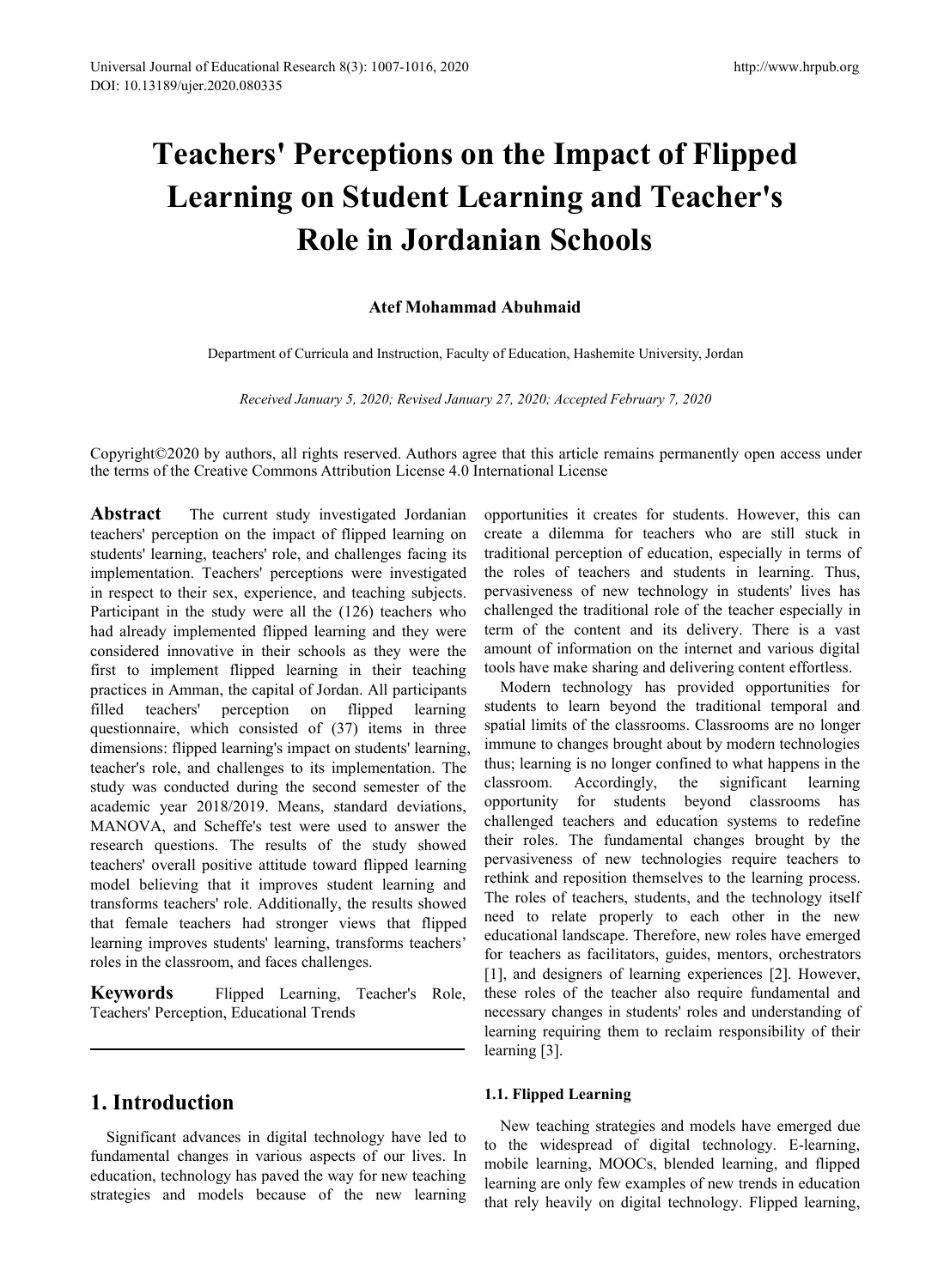which has gained increasing attention since the inception of the term around 2011 [4], relies on digital technologies in order to redesign learning. It is introduced as an innovative approach to teaching and learning especially in light of the advancement and ubiquitousness of digital tools [5-8]. The model relies on the power of new technologies in order to provide students with the content and materials in digital formats making them accessible outside the classroom paving the way to class to be more engaging and active.

One of the most important principles underpinning flipped learning is its attempt to redefine the role of classrooms (group space) and homes (individual space) in the learning process  $[6, 9, 10]$ . The model relies on technology-enhanced instruction outside the classroom in order to maximize students' engagement and learning in the group space where students interact directly with other students and the teacher [8]. It emphasizes that when students come to the classroom they should be ready for learning [11].

A large body of research has explored flipped learning and its impact on teaching and learning worldwide [9, 10, 12-17]. A study conducted by [8] aimed at investigating the impact of flipped learning on improving learning showed that flipped learning supports the employment of active learning activities and it opens the way for the learner to choose what and how to learn. In Singapore, [38] conducted a qualitative study on teacher perception on the potential of flipped classroom pedagogical practice in enhancing classroom interactions. In addition, Butt [18] conducted a study aimed at exploring students' perceptions on flipped learning by conducting a descriptive study at the Australian National University, which showed positive attitudes among students towards flipped learning compared to traditional teaching.

In flipped learning, the group space activities are carefully designed in order to enable students to utilize the knowledge and understanding they gained in the individual space at home. When students come prepared and ready to the classroom, they can be better in integrating newly acquired knowledge and skills into their prior knowledge enabling them to tackle tasks and learning activities effectively [19]. Furthermore, in-class time is freed from lecturing and information transmission in flipped classroom.The saved time can be invested in improving students' higher order thinking abilities [20]. Thus, students engage with higher order activities in the group space and they improve their learning through interacting with others resulting in better problem-solving, analyzing, discussion, and debates [21]. The teacher is present in the group learning space and ready to guide and help when needed [7]. The presence of the teacher in the classroom can be crucial to students to accomplish tasks by providing timely helpful assistance [22]. Therefore, instead of lecturing and being the sole provider of knowledge, according to Butt [23], teachers may use classroom time to allow students to apply and discuss what they acquired by watching videos. Instead of merely transferring lecture notes to the notebooks of the students without passing through their brains [24], teachers can engage students building on the prior knowledge of the subject that they developed at home. However, the success of flipped learning implementation relies heavily on the role of the teacher and his/her ability to design new learning experiences benefiting from the power of the digital tools.

#### **1.2. Teacher's Role and Perception**

Teachers are a corner stone in the learning process. They are integral to the success of educational initiatives related to classroom practices because they are not passive accepters of plans created at the upper levels of education systems [25]. Instead, teachers are the final arbiters of classroom practices [26, 27]. According to [2], teachers discover how to make productive connections between themselves, their learners, and their subject. They assume a crucial role in designing classroom environments that encourage students to become active, self-motivated learners [28]. Therefore, teacher related factors, such as their beliefs and attitudes [29-31] as well as their competence and skills [32], are considered essential to the success of educational practices.

Efforts to implement initiatives into schools must take factors related to the teacher into account as they outweigh factors related to other levels of the education systems such as school leadership, educational directorates, and ministry of education [33, 34]. According to [28], decisions made each day in the classroom and teacher's instructional practices are associated with teachers' perceptions.

Teachers are significant social agents as they shape the quality of students' intellectual and social experiences [35, 36]. In respect to new technologies, teachers' perceptions are a key factor to their adoption and implementation. When teachers have positive attitudes toward a new technology or new approach, they are more likely to search for ways to use them in their teaching. On the other hand, although technology might be present in the classroom, teachers might not use them properly because of their negative attitudes. Thus, negative attitudes might be the reason behind the failure to integrate technology and other innovative ideas properly in the classroom [37] rather than the failure of the technology itself. Nevertheless, teachers' perceptions on educational initiatives and practices are not often investigated. In Jordan, like many other developing countries where top-down educational policy is predominant, teachers' voices, in respect to future educational directions, are least heard.

#### **1.3. Innovative Teachers**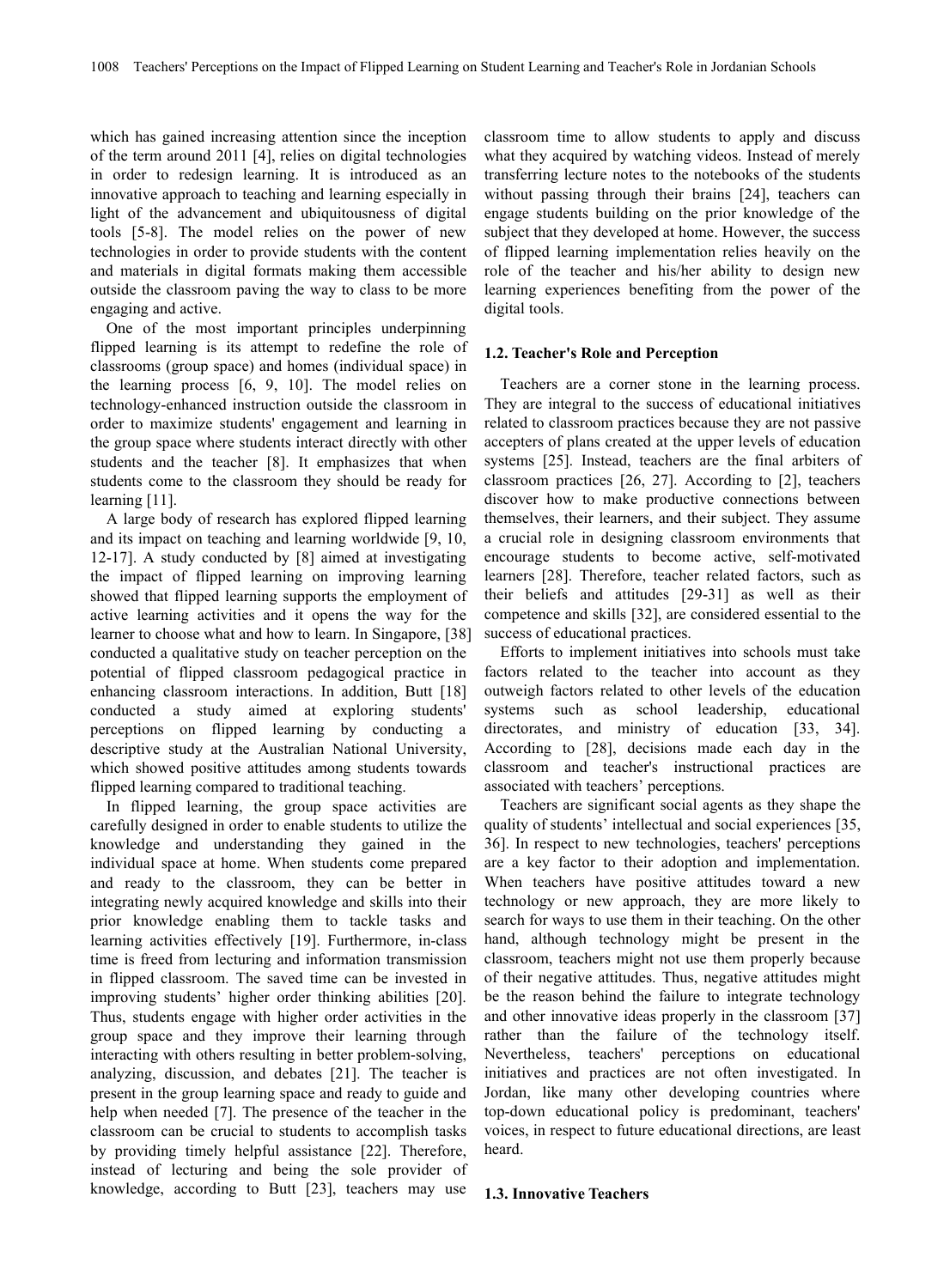Teachers, according to the categorization of [25], fall into five main categories in respect to their uptake of innovations in schools: innovators, early adopters, early majority, late majority, and laggards. Innovators are the teachers who are obsessed with seeking information about new ideas, trying to find better ways to do things. They do not wait until new ideas (e.g. flipped learning) are imposed on them. They are known in their schools by their innovativeness and relentless search for new teaching ideas.

Innovative teachers are a main driver for school change especially in teaching practices so; their creative ideas are certainly the nucleus for educational reform [39]. They are the ones who always search for new ideas in order to improve their teaching  $[25]$ . They draw the lines for other teachers and set the compass for future directions.

#### **1.4. Purpose and Significance of Research**

The present study aimed to shed light on teachers' perception on the impact of flipped learning on students' learning, teacher's role, and challenges facing the implementation of flipped learning in Jordanian schools by trying to answer the following research questions:

- 1. What are the perceptions of teachers on the impact of flipped learning on students' learning?
- 2. What are the perceptions of teachers on the impact of flipped learning on teachers' role?
- 3. What are the perceptions of teachers on the challenges facing the implementation of the flipped learning?
- 4. Are there significant differences at the level  $(\alpha=0.05)$ in the teachers' perceptions on flipped learning model related to: sex, experience and teaching subject?

# **2. Materials and Methods**

In this section, the research design, participants, and data collection instruments will be described.

#### **2.1. Research Method**

In order to answer the research questions, descriptive research approach was used and a survey was implemented for descriptive analysis.

## **2.2. Research Population and Sample**

The (126) male and female teachers who had implemented flipped learning in the last two years were contacted and asked to participate in the study.

The study was conducted during the second semester of the academic year 2018/2019. Table (1) shows the demographic characteristics of the participants.

| Variable   |                    | $\frac{0}{0}$ | No.            |
|------------|--------------------|---------------|----------------|
|            | Male               | 42.8          | 54             |
| Sex        | Female             | 57.2          | 72             |
|            | Total              | 100           | 126            |
|            | Less than 5 years  | 46.8          | 59             |
| Experience | 5 years- Under 10  | 31.7          | 40             |
|            | $10 - 15$ years    | 20            | 25             |
|            | 15 years and above | 1.5           | $\mathfrak{2}$ |
|            | Total              | 100           | 126            |
|            | Humanities         | 51.6          | 65             |
| Subject    | Scientific         | 23            | 29             |
|            | Languages          | 25.4          | 32             |
|            | Total              | 100           | 126            |

#### **2.3. Data Collection Tool**

To answer the research question, the researcher developed a questionnaire based on the literature and previous studies in order to capture teachers' perception of flipped learning. To ensure the validity of the instrument, a panel of (10) faculty members at the Faculty of Education were consulted and the feedback ensured clarity and internal consistency requiring minor changes mainly in respect to the wording of three items and omitting one item. The final version of questionnaire consisted of two parts: the first part collected demographic information about participants regarding: school, sex, experience, teaching subject. The second part consisted of (37) items. The responses to the scale were measured on a four-point Likert scale ranged as follows: 4= strongly agree,  $3=$  agree,  $2=$  disagree, and  $1=$  strongly disagree. The questionnaire consisted of three dimensions including the impact of flipped learning on student learning, the role of the teacher, and challenges face the implementation of flipped learning in Jordanian schools. Additionally, the overall coefficient reliability for the (37) items was (0.91) on Cronbach's alpha. Thus, the questionnaire was considered suitable for the purposes of the current study.

Means, standard deviations, MANOVA, and Scheffe's test were used to answer the research questions.

**Table 1.** Demographic Characteristics of Participants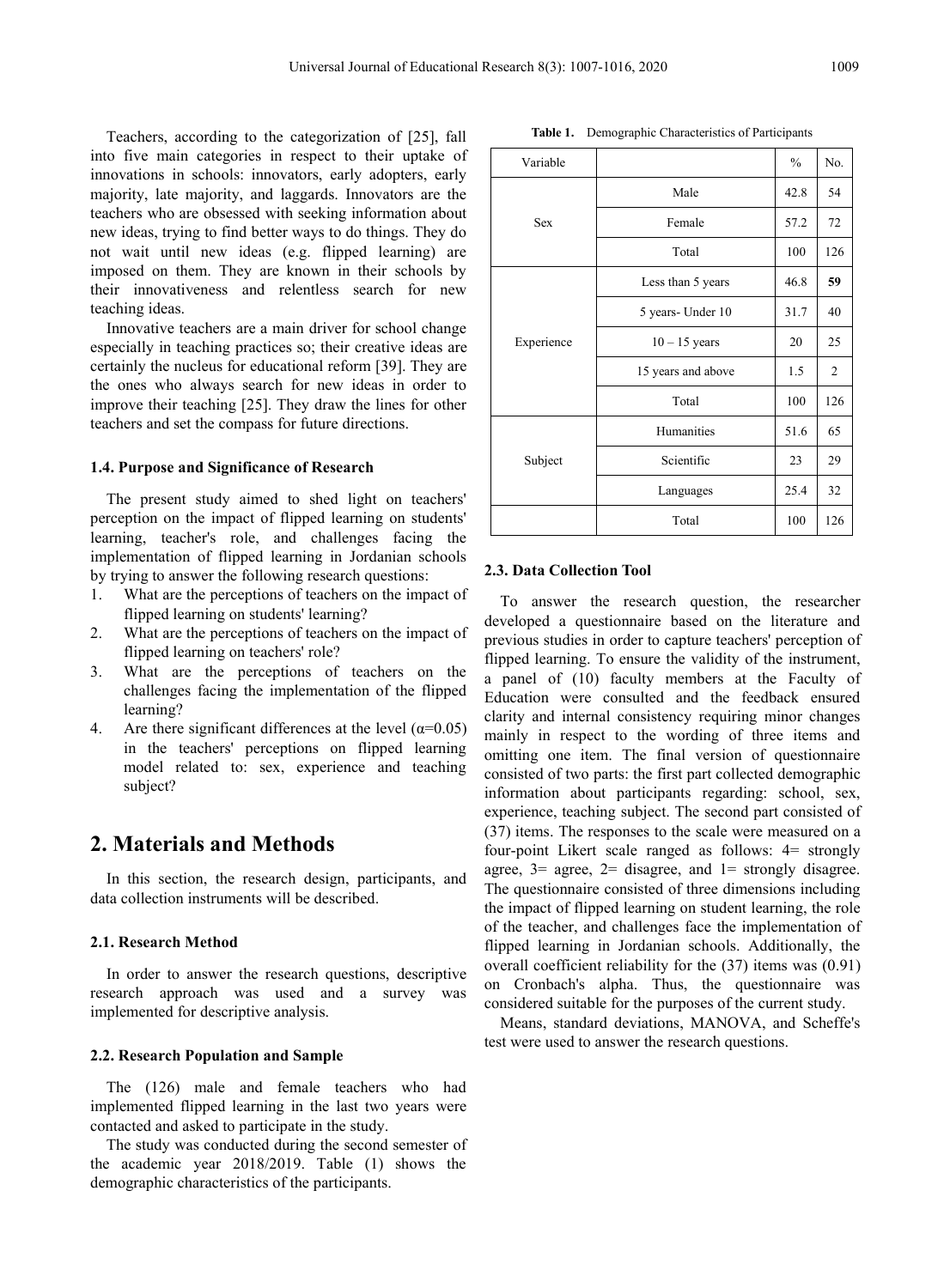#### **2.4. Procedure**

As flipped learning model is a new and unpopular among teachers in Jordan, private educational governorate in Amman, the capital of Jordan, was contacted in order to identify schools that had experiences with flipped learning implementation. Accordingly, schools in the six educational governorates in Amman were consulted in order to identify teachers who had implemented flipped learning in their teaching. The initial contacts revealed (126) male and female teachers who had implemented flipped learning and they were contacted through their principals and asked to answer the questionnaire.

# **3. Findings**

The current study aimed at examining teachers'  $\alpha$  incan or (2.46).<br>Apparently, items related to improved attention, perception on flipped learning. In this section, the findings are presented.

# **3.1. Teachers' Perceptions on the Impact of Flipped Learning on Students' Learning**

The first research question was "What are the perceptions of teachers on the impact of flipped learning on students' learning?" To answer the question, means, standard deviations, ranks and levels were calculated as shown in table (2).

Table (2) shows that, overall, teachers participating in the study gave positive responses of strongly agree and agree to the items about the impact of flipped learning on students' learning. The overall rating for this dimension was high with a mean of (3.01). The ranking of items in this dimension shows that the highest mean  $(3.33)$  was for the item "Flipped learning improves student's attention during class time." The second and third items were "Flipped learning improves student's self-confidence coming to class with basic understanding" and "Flipped learning makes learning more enjoyable" with means of (3.31) and (3.25) respectively. On the other hand, the least two items were "I think flipped learning is better than traditional teaching for students" with a mean of (2.62), and "Students benefit from their time outside classes" with a mean of (2.48).

self-confidence, enjoyment, preparedness, improved achievement, the benefit of active learning, overcoming shyness, flexibility of learning, improved interaction, and various aspects of students' development, all attracted higher rating by teachers. On the other hand, items regarding cooperation, motivation, student centric learning, creativity, higher order thinking, benefiting from time outside classes, all attracted medium rating by teachers.

**Table 2.** Means, standard deviations, and ranks of responses on the role of flipped learning in student learning (N=126)

| Item                                                                                            | Rank           | Mean | <b>SD</b> | Level  |
|-------------------------------------------------------------------------------------------------|----------------|------|-----------|--------|
| Flipped learning improves student's attention during class time                                 |                | 3.33 | .577      | High   |
| Flipped learning improves student's self-confidence coming to class with<br>basic understanding | $\overline{2}$ | 3.31 | .687      | High   |
| Flipped learning makes learning more enjoyable                                                  | 3              | 3.25 | .592      | High   |
| Flipped learning prepares students' mentally for the class                                      | 4              | 3.18 | .784      | High   |
| Flipped learning can improve students' achievement                                              | 5              | 3.17 | .760      | High   |
| Students benefit from active learning in the classroom                                          | 6              | 3.14 | .807      | High   |
| Flipped learning can help overcome students' shyness                                            | $\tau$         | 3.11 | .940      | High   |
| Flipped learning makes learning more flexible                                                   | 8              | 3.09 | .704      | High   |
| Flipped learning can improve students' interaction in classes                                   | 9              | 3.06 | .936      | High   |
| Flipped learning enables students' various aspects of development                               | 10             | 3.03 | .758      | High   |
| Flipped learning encourages cooperative learning among students                                 | 11             | 2.97 | .748      | Medium |
| Flipped learning improves students' motivation to learn                                         | 12             | 2.95 | .809      | Medium |
| Flipped learning makes learning more students-centric                                           | 13             | 2.94 | .767      | Medium |
| Flipped learning improves students' creativity                                                  | 14             | 2.85 | .738      | Medium |
| Flipped learning improves students' higher order thinking skills                                | 15             | 2.80 | .693      | Medium |
| I think flipped learning is better than traditional teaching for students                       | 16             | 2.62 | .618      | Medium |
| Students benefit from their time outside classes                                                | 17             | 2.48 | .807      | Medium |
| Overall                                                                                         |                | 3.01 | .748      | High   |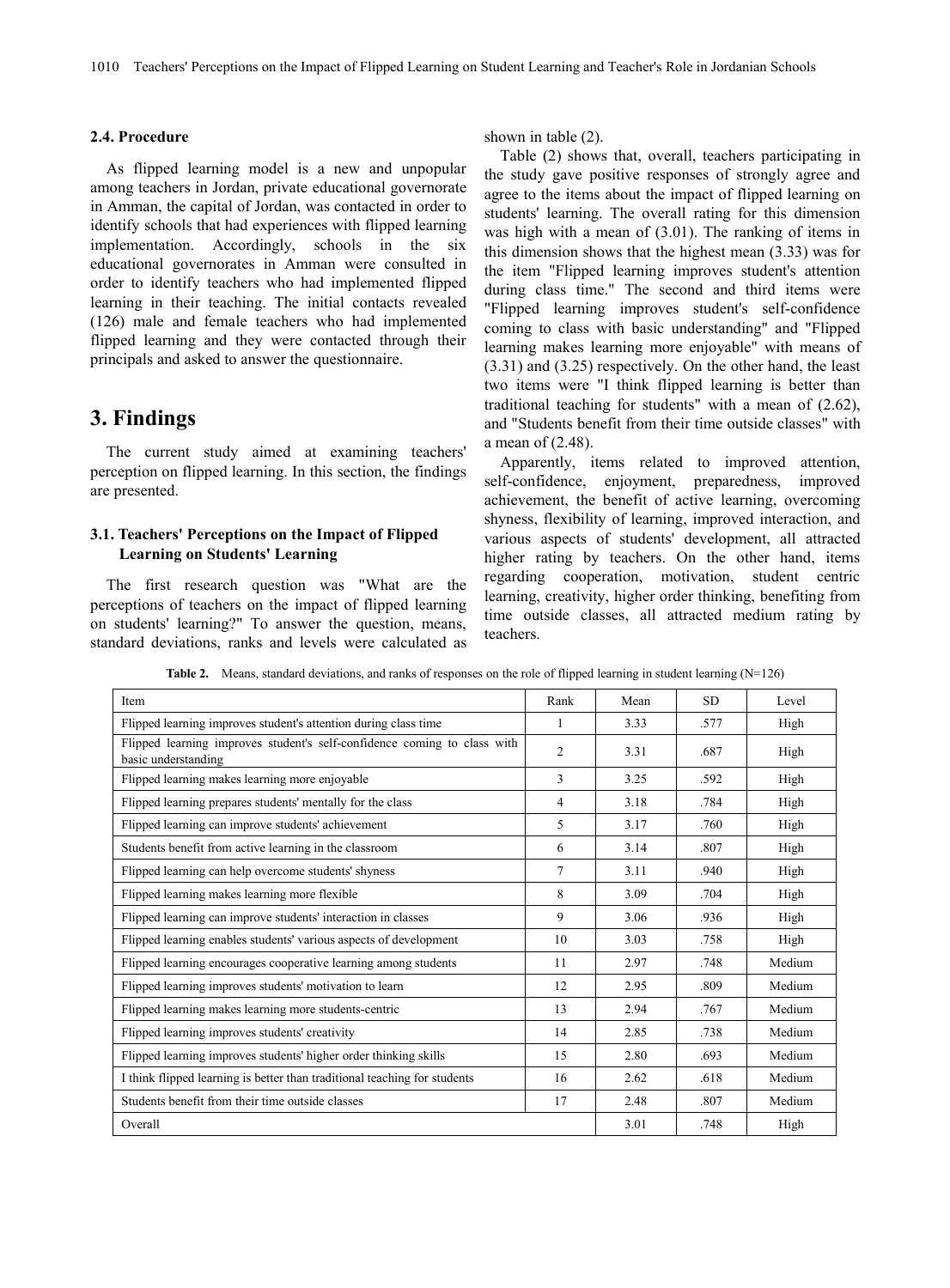# **3.2. Teachers' Perceptions on the Impact of Flipped Learning on Teacher's Role**

To answer the second research question, "What are the perceptions of teachers on the impact of flipped learning on teachers' role?" means, standard deviations, ranks and levels were calculated as shown in table (3).

Table (3) shows that overall, teachers participating in the study gave positive responses of strongly agree and agree to the items about flipped learning's impact on teachers' role. The overall level for this dimension was high with a mean of (3.09). The ranking of the items in this dimension shows that the highest item was "Flipped learning helps teachers make better use of class time" with a mean of (3.34). The second item was "Flipped learning enables teachers to follow students' learning beyond classrooms" with a mean of (3.27). The only two items in this dimension with medium level were "Flipped learning enables me to help struggling students" and "Flipped learning makes my job easier" with means of (2.87) and (2.60) respectively.

# **3.3. Teachers' Perceptions on challenges Facing the Implementation of Flipped Learning**

The third research question was "What are the perceptions of teachers on the challenges facing the implementation of the flipped learning?" To answer this question, means, standard deviations, and ranks of responses are presented in table (4).

In table (4), teachers reported an overall high rating of to the items in the "challenges face the implementation of flipped learning" dimension with a mean of (3.02). The ranking of the items in this dimension shows that the highest mean score was (3.37) for both items "Parents do not have enough knowledge and understanding of flipped learning" and "Students' parent's awareness can influence the implementation of flipped learning." On the other hand, the least item considered as a challenge for flipped learning was "Flipped learning needs more time to prepare learning activities" with a mean of (2.63).

**Table 3.** Means, standard deviations, and ranks ofresponses on the "impact of flipped learning on teacher's role" dimension

| Item                                                                                | Rank           | Mean | <b>SD</b> | Level  |
|-------------------------------------------------------------------------------------|----------------|------|-----------|--------|
| Flipped learning helps teachers make better use of class time                       |                | 3.34 | .812      | High   |
| Flipped learning enables teachers to follow students' learning beyond<br>classrooms | 2              | 3.27 | .833      | High   |
| Flipped learning enables better class management                                    | 3              | 3.24 | .784      | High   |
| Flipped learning saves teachers' efforts (by lecturing) inside the classroom        | 4              | 3.22 | .828      | High   |
| Flipped learning liberates teachers from dull routines                              | 5              | 3.13 | .794      | High   |
| Flipped learning improves teacher-student communication                             | 6              | 3.06 | .936      | High   |
| Flipped learning enables me to help struggling students                             | $\overline{7}$ | 2.87 | .790      | Medium |
| Flipped learning makes my job easier                                                | 8              | 2.60 | .841      | Medium |
| Overall                                                                             |                | 3.09 | 0.827     | High   |
|                                                                                     |                |      |           |        |

Table 4. Means, standard deviations, and ranks of teachers' responses on the "challenges face the implementation of flipped learning"

| Item                                                                               | Rank | Mean | <b>SD</b> | Level  |
|------------------------------------------------------------------------------------|------|------|-----------|--------|
| Parents do not have enough knowledge and understanding of flipped learning         |      | 3.37 | .786      | High   |
| Parents' awareness can influence the implementation of flipped learning            |      | 3.37 | .786      | High   |
| Flipped learning requires teacher preparation programs to prepare teachers         | 2    | 3.25 | .789      | High   |
| School principals have important role in the implementation of flipped<br>learning | 3    | 3.21 | .864      | High   |
| The internet available does not support the implementation of flipped learning     | 4    | 3.17 | .827      | High   |
| Teachers' traditional thinking hinders the implementation of flipped learning      | 5    | 3.01 | .764      | High   |
| School infrastructure impact the implementation of flipped learning                | 6    | 2.83 | .989      | Medium |
| Flipped learning needs changes in current regulations and legislations             | 7    | 2.75 | .777      | Medium |
| The current curricula do not allow for the implementation of flipped learning      | 8    | 2.63 | .817      | Medium |
| Flipped learning needs more time to prepare learning activities                    | 9    | 2.63 | .817      | Medium |
| Overall                                                                            |      | 3.02 | 0.821     | High   |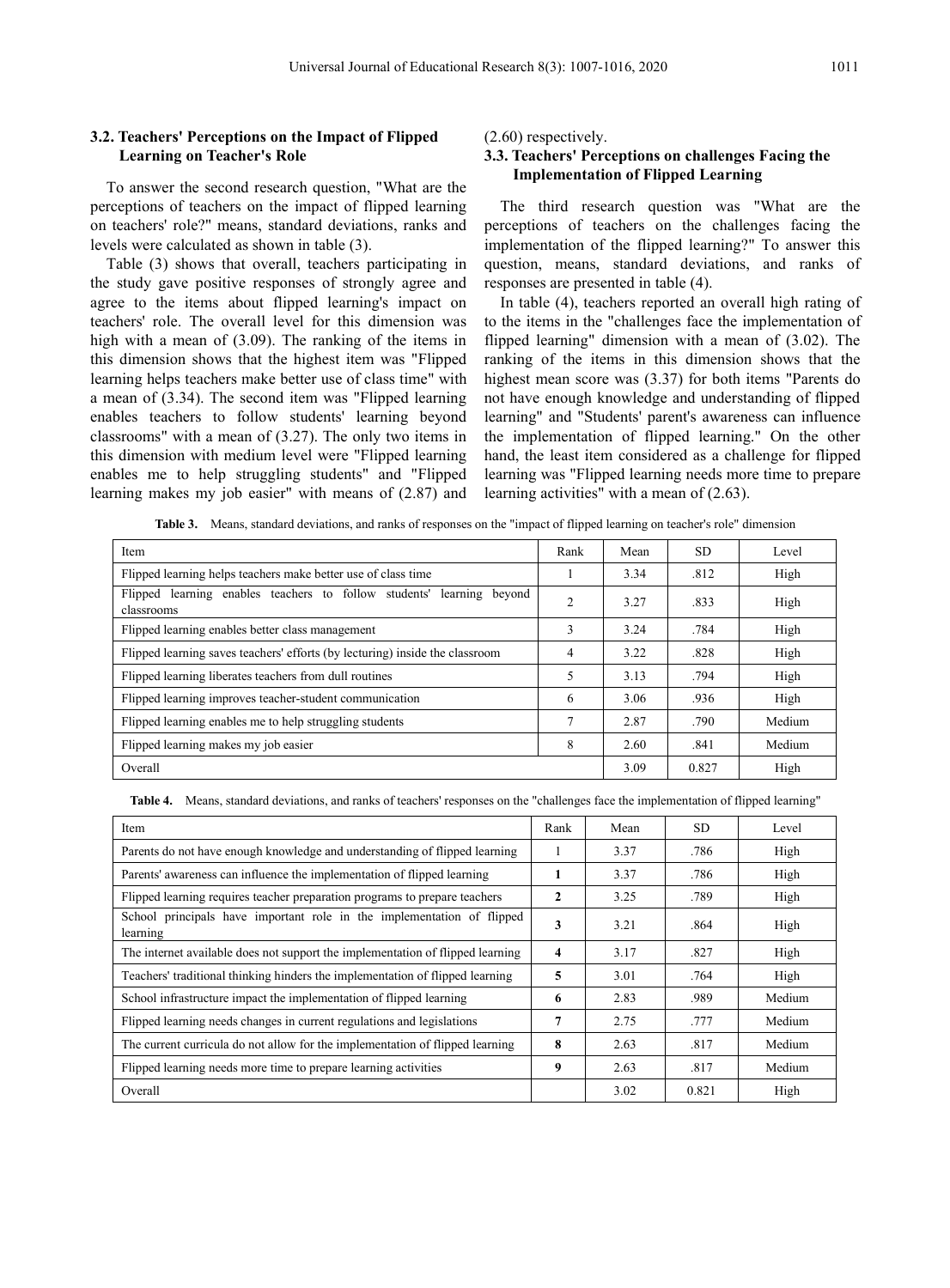# **3.4. Teachers' Perceptions on the Impact of Flipped Learning in Respect to Sex, Experience, and Teaching Subjects**

The fourth research question focused on teachers' perceptions on flipped learning considering sex, experience, and teaching subjects.

For the sex variable, means and standard deviations are presented in Table (5) for the three dimensions in the questionnaire (students' learning, teacher's role, and challenges).

**Table 5.** Means, standard deviations, and ranks of teachers' responses on the "challenges face the implementation of flipped learning"

| Dimension                                      |            |        | SD.   | N  | was carried out as shown in Table (6).                     |
|------------------------------------------------|------------|--------|-------|----|------------------------------------------------------------|
|                                                | <b>Sex</b> | Mean   |       |    |                                                            |
| Student learning                               | Male       | 49.07  | 5.13  | 54 | Table (6) shows significant differences between r          |
|                                                |            |        |       |    | and female teachers in their perceptions on flip           |
|                                                | Female     | 52.80  | 5.34  | 72 | learning in all three dimensions of the study. In          |
|                                                | Male       | 26.01  | 3.55  | 54 | dimensions of the study, students' learning and teach      |
| Teacher's role                                 | Female     | 28.41  | 3.17  | 72 | role, female teachers had a stronger views that flip       |
|                                                | Male       | 27.68  | 4.06  | 54 | learning can improve students' learning and transform      |
| Challenges                                     | Female     | 31.59  | 3.59  | 72 | teacher's roles with a significance ( $p=0.00$ ) between r |
|                                                |            |        |       |    | and female teachers in both dimensions. However, fer       |
|                                                | Male       | 102.77 | 10.59 | 54 | teachers also had stronger views regarding the challer     |
| Overall                                        | Female     | 112.81 | 9.82  | 72 | face the implementation of flipped learning in Jorda       |
| Table (5) shows mean scores of female and male |            |        |       |    | schools.                                                   |

teachers' perceptions. Differences appear in all three dimensions of the questionnaire. The overall mean score or female teachers was (112.81) with (9.82) standard deviation while the mean for male teachers was (102.77) with (10.59) standard deviation. Wilks' Lambda was used to test whether the differences are statistically significant (Wilks' Lambda=0.782, F=11.341, p=0.00). The results suggest that the sex variable was significant determinant of teachers' perception on the effectiveness of flipped learning on student learning, teachers' role, and the challenges face flipped learning. In order to test the significance of differences between male and female teachers, Multivariate analysis of variance (MANOVA)

Female  $52.80$   $5.34$   $72$  learning in all three dimensions of the study. In both Female 28.41 3.17 72 role, female teachers had a stronger views that flipped Female 31.59 3.59 72 and female teachers in both dimensions. However, female Male 102.77 10.59 54 teachers also had stronger views regarding the challenges Female 112.81 9.82 72 face the implementation of flipped learning in Jordanian Table (6) shows significant differences between male and female teachers in their perceptions on flipped dimensions of the study, students' learning and teacher's learning can improve students' learning and transforms teacher's roles with a significance (p=0.00) between male schools.

Table 6. Means, standard deviations, and ranks of teachers' responses on the "challenges face the implementation of flipped learning"

| Source | Dependent Variable        | Type III Sum of Squares | df  | Mean Square | н.     |      | Sig. Partial Eta Squared |
|--------|---------------------------|-------------------------|-----|-------------|--------|------|--------------------------|
|        | <b>Student Learning</b>   | 429.653                 |     | 429.653     | 15.546 | .000 | .111                     |
|        | Flipped on Teachers' role | 177.463                 |     | 177.463     | 15.894 | .000 | .114                     |
| sex    | Challenges                | 472.239                 |     | 472.239     | 32.623 | .000 | .208                     |
|        | Overall                   | 3111.482                |     | 3111.482    | 30.128 | .000 | .195                     |
|        | <b>Student Learning</b>   | 3426.981                | 124 | 27.637      |        |      |                          |
| Error  | Flipped on Teachers' role | 1384.481                | 124 | 11.165      |        |      |                          |
|        | Challenges                | 1794.968                | 124 | 14.476      |        |      |                          |
|        | Overall                   | 12805.986               | 124 | 103.274     |        |      |                          |

**Table .** Means and standard deviations of teachers' perceptions on flipped learning in respect to their teaching experience on all three dimensions

| Dimension               | Experience        | Mean     | SD       | N   |
|-------------------------|-------------------|----------|----------|-----|
| <b>Student Learning</b> | Less than 5 years | 51.3729  | 5.32366  | 59  |
|                         | 5 years- Under 10 | 51.8500  | 5.56799  | 40  |
|                         | $10 - 15$ years   | 49.8889  | 6.00854  | 27  |
|                         | Total             | 51.2063  | 5.55455  | 126 |
| Teacher's role          | Less than 5 years | 27.9322  | 3.38793  | 59  |
|                         | 5 years- Under 10 | 27.1750  | 3.60119  | 40  |
|                         | $10 - 15$ years   | 26.5185  | 3.67288  | 27  |
|                         | Total             | 27.3889  | 3.53491  | 126 |
| Challenges              | Less than 5 years | 30.2373  | 4.02723  | 59  |
|                         | 5 years- Under 10 | 30.0750  | 4.17801  | 40  |
|                         | $10 - 15$ years   | 29.0000  | 4.86747  | 27  |
|                         | Total             | 29.9206  | 4.25883  | 126 |
|                         | Less than 5 years | 109.5424 | 10.81717 | 59  |
|                         | 5 years- Under 10 | 109.1000 | 10.52177 | 40  |
|                         | $10 - 15$ years   | 105.4074 | 13.12150 | 27  |
|                         | Total             | 108.5159 | 11.28449 | 126 |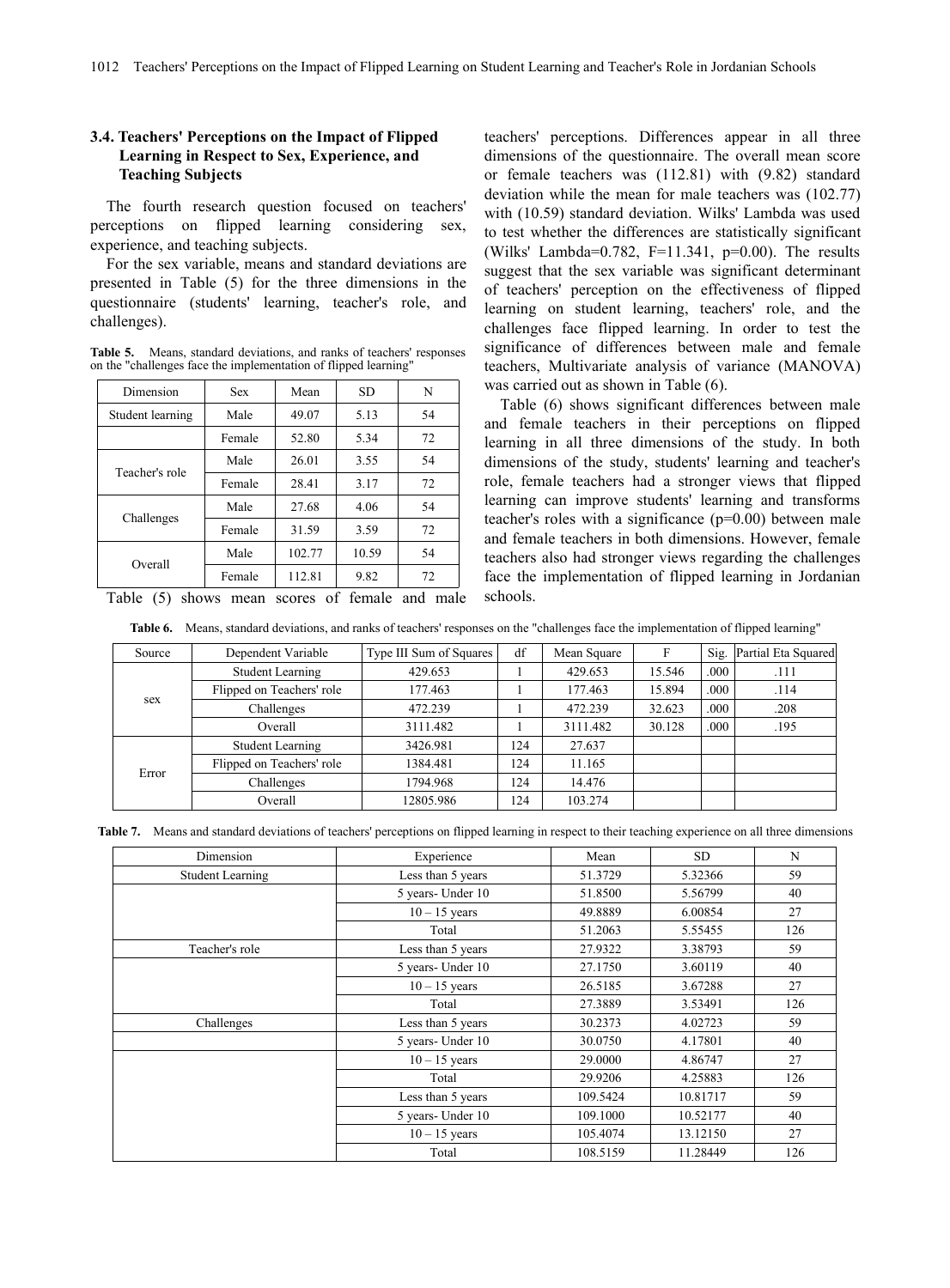## **3.. Experience Variable**

In order to examine teachers' perceptions on flipped learning according to their teaching experiences, means and standard deviations were calculated and presented in table (7).

Table (7) shows the Multivariate tests for teaching experiences variable. The table shows no significant differences between teachers' perceptions on the impact of flipped learning in respect to their teaching experiences (Wilks' Lambda=0.961, F=820, p=555).

#### **3.. Teaching Subjects Variable**

In order to examine teachers' perceptions on flipped learning according to their teaching subjects, means and standard deviations were calculated and presented in table (8).Table (8) shows apparent differences in the means of

teachers' perceptions according to their teaching subjects. In order to examine the significance of the differences, Wilks' Lambda was carried out which revealed statistical differences between teachers on the combined dependent variables (Wilks' Lambda=.908, F=1.99, p=.048). In order to determine to which teachers these differences belong, Multivariate analysis of variance (MANOVA) was used as shown in Table (9).

| Table 8.<br>Means and standard deviations of teachers' perceptions on        |  |
|------------------------------------------------------------------------------|--|
| flipped learning in respect to their teaching subjects variable on all three |  |
| dimensions                                                                   |  |

| Dimension               | Teaching subject | Mean   | <b>SD</b> | N   |
|-------------------------|------------------|--------|-----------|-----|
| <b>Student Learning</b> | Humanities       | 51.49  | 5.565     | 65  |
|                         | Scientific       | 50.62  | 5.627     | 29  |
|                         | Languages        | 51.15  | 5.600     | 32  |
|                         | Total            | 51.20  | 5.554     | 126 |
| Teacher's role          | Humanities       | 27.60  | 3.556     | 65  |
|                         | Scientific       | 25.75  | 3.291     | 29  |
|                         | Languages        | 28.43  | 3.281     | 32  |
|                         | Total            | 27.38  | 3.534     | 126 |
| Challenges              | Humanities       | 30.30  | 4.153     | 65  |
|                         | Scientific       | 28.58  | 4.701     | 29  |
|                         | Languages        | 30.34  | 3.923     | 32  |
|                         | Total            | 29.92  | 4.258     | 126 |
| Overall                 | Humanities       | 109.40 | 11.413    | 65  |
|                         | Scientific       | 104.96 | 10.171    | 29  |
|                         | Languages        | 109.93 | 11.642    | 32  |
|                         | Total            | 108.51 | 11.284    | 126 |

**Table .** MANOVA for differences between teachers' perceptions on flipped learning in respect to their teaching subjects

| Source           | Dependent Variable | Sum of Squares | Mean Square | F       | Sig. | Partial Eta Squared |
|------------------|--------------------|----------------|-------------|---------|------|---------------------|
| Teaching subject | Student learning   | 15.342         | 7.671       | .246    | .783 | .004                |
|                  | Teacher's role     | 115.159        | 57.580      | 4.895   | .009 | .074                |
|                  | Challenges         | 67.107         | 33.553      | 1.876   | .158 | .030                |
| Error            | Student learning   | 3841.292       | 123         | 31.230  |      |                     |
|                  | Teacher's role     | 1446.785       | 123         | 11.762  |      |                     |
|                  | Challenges         | 2200.099       | 123         | 17.887  |      |                     |
|                  | Total              | 15436.441      | 123         | 125.500 |      |                     |

**Table 10.** MANOVA for differences between teachers' perceptions on flipped learning in respect to their teaching subjects

| Dependent Variables | <b>Teaching Subject</b> |                            |                            |            | Sig. | 95% Confidence Interval   |           |  |
|---------------------|-------------------------|----------------------------|----------------------------|------------|------|---------------------------|-----------|--|
|                     |                         |                            | Mean Difference<br>$(I-J)$ | Std. Error |      |                           |           |  |
|                     | (I)                     | $\left( \mathrm{J}\right)$ |                            |            |      | Lower Bound   Upper Bound |           |  |
| Teacher's role      | Humanities              | Scientific                 | 1.8414                     | .76587     | .059 | $-.0564-$                 | 3.7391    |  |
|                     |                         | Languages                  | $-.8375-$                  | .74063     | .529 | $-2.6727-$                | .9977     |  |
|                     | Scientific              | Languages                  | $-2.6789-*$                | .87931     | .011 | $-4.8577-$                | $-.5001-$ |  |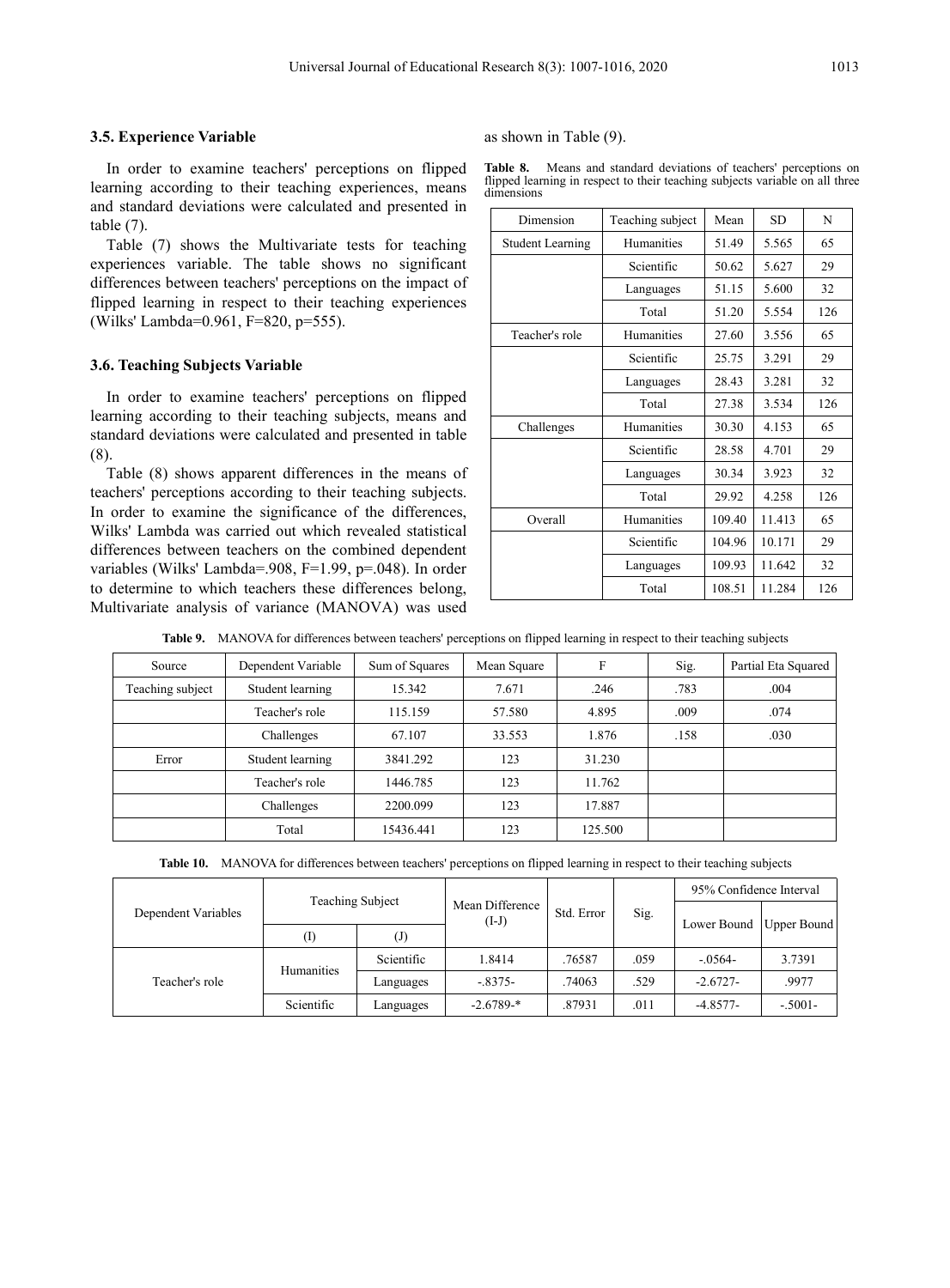Table (9) shows no significant differences between the two dimensions of the questionnaire regarding the teaching subject; "students' learning" (p=.783) and "challenges face the implementation of flipped learning" (p= .158). However, the impact of flipped learning on the dimension "teacher's role" showed significant differences (p= 0.009). In order to examine to which subject the differences belong, Scheffe's test was used, and Table (10) shows the results.

Table (10), revealed significance differences between language teachers and scientific subjects teachers  $(p=0.011)$  in the "Teachers role" dimension. This suggests that languages teachers have stronger perception that flipped learning influences their role as teachers than science teachers. However, the results showed no significant differences between science teachers and humanities teachers.

# **4. Discussion**

In this section, findings of the study are discussed in light of previous literature and practices.

## **4.1. Flipped Learning on Student Learning**

Teachers believed in the potential of flipped learning to improve student's engagement and self-confidence during class time because they come to class with basic understanding of concepts allowing them to be active learners and have self-confidence to participate in learning activities. This confirms findings from previous studies [4, 40, 41] which pointed to the positive impact of flipped learning on students' motivation to learn and engagement because they come to the class mentally prepared with basic understanding of new concepts.

On the other hand, as flipped learning was new to teachers, they were still uncertain whether flipped learning is better than traditional teaching for students. However, this could be understood in light of the uncertainty that accompany newly implemented initiatives and, according to [28], the impact of the support teachers receive from school culture which influences their perceptions. However, flipped learning was still a new concept implemented voluntarily within a traditional setting that has been dominant for a long time; therefore, traditional teaching practices still overshadow new ones.

The impact of flipped learning on students' attention, self-confidence, enjoyment, preparedness, achievement, active learning, shyness, flexibility of learning, interaction, and students' development, were favored by teachers compared with issues regarding the impact of flipped learning on cooperation, motivation, student centric learning, creativity, higher order thinking skills, and time outside classes. Apparently, while teachers were able to observe the impact of flipped learning on students'

attention, enjoyment, achievement, and behavior in the classrooms, it was hard to notice its impact on issues such as creativity, higher order thinking in a short period.

In flipped learning, students are expected to invest some of their time before they attend the class to benefit from what was made available for them online by the teacher, so they can come prepared and ready for the related learning activities and tasks designed by the teacher. However, teachers were uncertain of students' proper use of the materials online. This can be understood considering that the flipped learning was not institutionalized yet, so, teachers did not have access to sophisticated and smart digital tools to track and follow students' online activities. The availability of such tools may benefit both teachers and students in this respect.

#### **4.2. Flipped Learning on Teachers' Role**

Overall, teachers believed that flipped learning model impacts teachers' role in teaching and learning. The only two items in this dimension with medium level were "Flipped learning enables me to help struggling students" and "Flipped learning makes my job easier."

Innovative teachers who are willing to take the challenge and adopt new teaching strategies may spend extra effort and time into their new teaching practices. For other teacher who might be reluctant to adopt new initiatives, this must be clarified not to feel frustrated and overwhelmed.

In flipped learning, teachers shift lecturing from the group space in classrooms to the individual space at home, inevitably, fundamental transformation to their traditional role occurs. Class time is the part of flipped learning where teachers' role is transformed and freed from lecturing. The saved class time helps teachers to perform their fundamental and valuable role during the class becoming the guide, monitor, and facilitator of student learning helping them to make sense of what they learn prior to the class time [40].

# **4.3. Challenges Facing the Implementation of Flipped Learning**

Overall, teachers believed the implementation of flipped learning faces challenges. The two main items in this dimension were related to parents' role and awareness. This indicates that the culture on adopting innovative ideas can face serious challenges from the society including parents. According to [42] and [43], engaging parents in children's learning has strong influence on student achievement, engagement, motivation and school completion. Parents' crucial role requires special efforts to explain flipped learning to them and clarify the role of teachers and students to them in order to play a positive and supportive role especially when students are at home. The least item considered as a challenge for flipped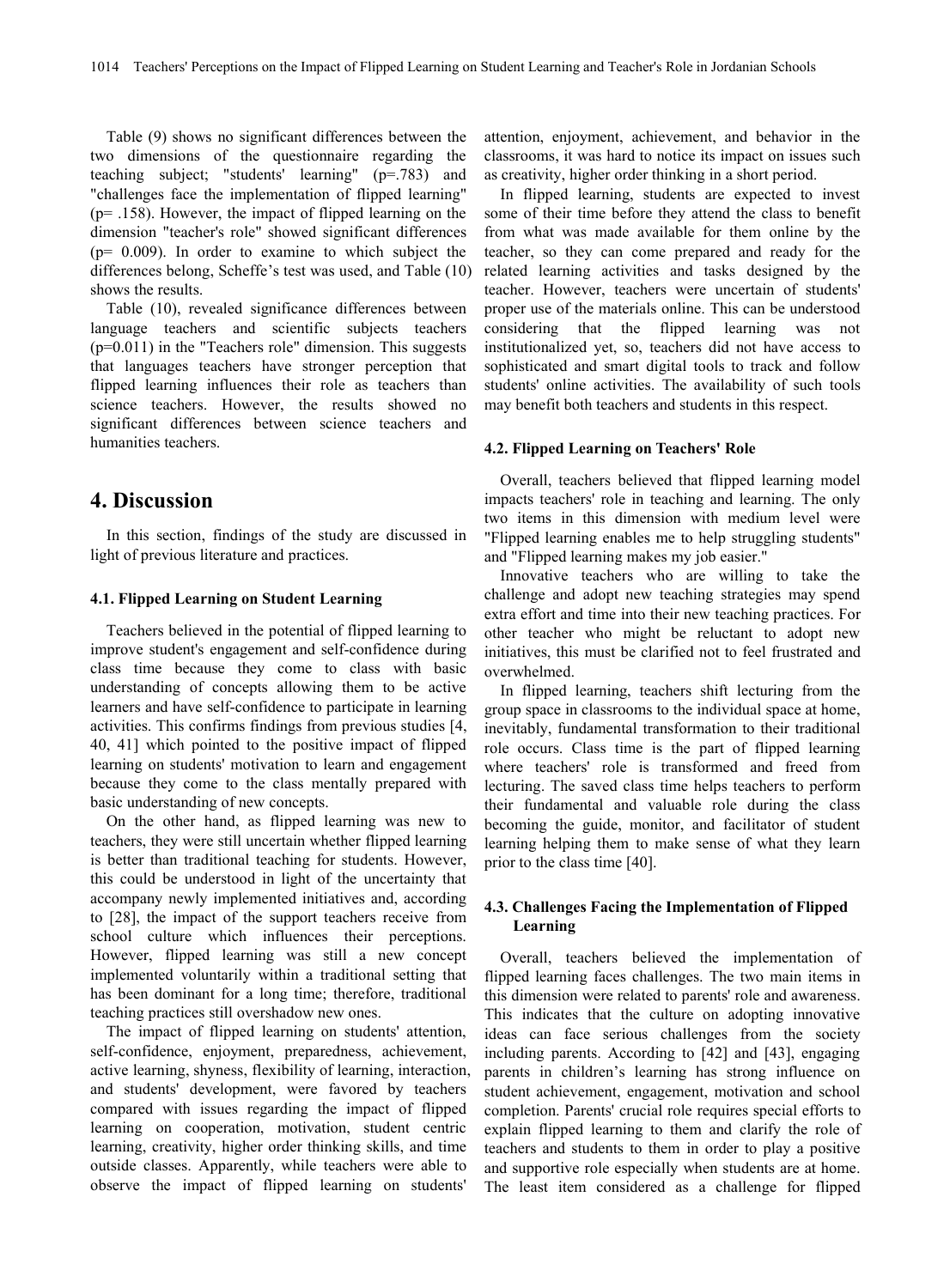learning was the time needed to prepare learning activities. Teachers involved in flipped learning are usually the innovators who always search for new ideas and innovations to improve their practices [25]. These teachers voluntarily put extra time and efforts needed to improve their practices.

# **4.4. Teachers' Perceptions in Respect to Their Sex, Experience and Teaching Subject**

Female teachers had stronger perception than male teachers that flipped learning can affect student's learning and transform teacher's role in education. Female teachers also showed stronger views that the implementation of flipped learning faces challenges more than male teachers, which might be due to home responsibilities and commitments that often collide with the extra time needed for preparing learning activities. Traditionally, in Jordan and the Arab World, females are mainly responsible for home duties. Thus, adopting flipped learning can place extra burden on female teachers in particular.

Language teachers also had stronger perception regarding the implementation of flipped learning can influence teacher role than science teachers. This might be due to the role's language teachers might play outside classrooms through online activities designed for students. Considering the wealth of language resources available [5] online, language teachers might find themselves required to guide students through the resources in order to benefit from what is already available which strengthens students' language skills.

# **. Conclusions**

Teachers are fundamental to adopting and implementing educational initiatives. What teachers perceive and practice should be central to any planning for the future of education. The current study aimed to investigate Jordanian teachers' perceptions on adopting and implementing flipped learning model in Jordanian schools and its impact on students' learning, teacher's role, and the perceived challenges.The findings showed differences between male and

female teachers' perceptions on flipped learning. Despite the fact that the percentage of female teachers who had implemented flipped learning was more than male teachers, they might feel overwhelmed by the extra time and efforts needed for adopting new initiatives added to responsibilities and commandments they already have at home. In addition, the findings pointed to the fact that social factors, including parents, should be considered in implementing initiatives like flipped learning model, because they can influence its implementation. So, they must be onboard with teachers and students.

Based on the findings, it is recommended that more

research is needed to capture teachers' voices regarding similar educational issues. In addition, it is recommended to conduct further qualitative studies on flipped learning implementation in order to have a closer look into its implementation. In addition, supporting and encouraging teachers who are willing to take risks and try new paths to their practices can open new possibilities for education.

# **REFERENCES**

- [1] Wake, J.D., O. Dysthe, and S. Mjelstad, New and Changing Teacher's roles in Higher Education in a Digital Age. Educational Technology & Society, 2007. 10(1): p. 40-51.
- [2] Laurillard, D., Teaching as a Design Science: Building Pedagogical Patterns for Learning and Technology. 2012, New York: Routledge.
- [3] Buil-Fabregá, M., et al., Flipped Classroom as an Active Learning: Methodology in Sustainable Development Curricula. Sustainability, 2019. 11(17).
- [4] Abeysekera, L. and P. Dawson, Motivation and cognitive load in the flipped classroom: definition, rationale and a call for research. Higher Education Research & Development, 2015. 34(1): p. 1-14.
- Bergmann, J. and A. Sams, Flip your classroom: reach every student in every class every day. 2012, Washington, DC: ISTE.
- [6] Bergmann, J., J. Overmyer, and B. Wilie The Flipped Class: Myths vs. Reality. 2013. 2013.
- [7] Mazur, E., Farewell, Lecture? SCIENCE Magazine, 2009. 323: p. 50-51.
- [8] Mazur, A.D., B. Brown, and M. Jacobsen, Learning Designs Using Flipped Classroom Instruction. Canadian Journal of Learning & Technology, 2015. 41(2).
- [9] AlJarrah, A., M.K. Thomas, and M. Shehab, Investigating temporal access in a flipped classroom: procrastination persists. International Journal of Educational Technology in Higher Education, 2018. 15(1): p. 1-18.
- [10] Fadol, Y., H. Aldamen, and S. Saadullah, A comparative analysis of flipped, online and traditional teaching: A case of female Middle Eastern management students. The International Journal of Management Education, 2018. 16(2): p. 266-280.
- [11] Bristol, T.J., Flipping the Classroom. Teaching and Learning in Nursing,2014. 9(1): p. 43–46.
- [12] Goodwin, B. and K. Miller, Evidence on Flipped Classrooms Is Still Coming In. Educational Leadership, 2013. March 2013: p. 27-80.
- [13] Findlay-Thompson, S. and P. Mombourquette, Evaluation of A Flipped Classroom in an Undergraduate Business Course. Global Conference on Business and Finance Proceedings, 2013. 8(2): p. 138-145.
- [14] Herreid, C.F. and N.A. Schiller, Case Studies and the